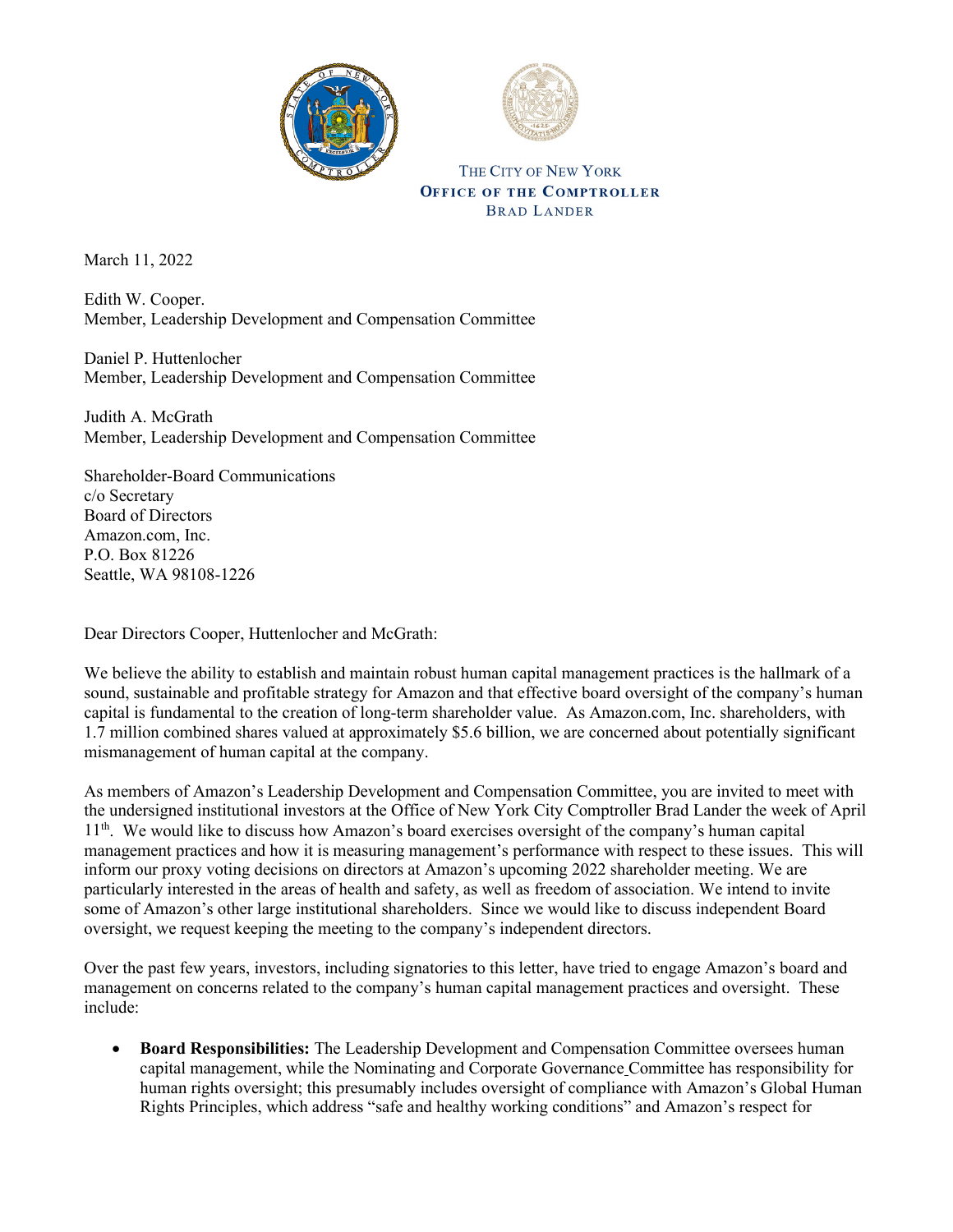Amazon.com Leadership Development and Compensation Committee March 11, 2022 Page 2 of 3

> "freedom of association and [its] employees' right to join, form, or not to join a labor union." While the two Board committees appear to have overlapping responsibilities, there is no overlapping membership, creating the risk that oversight of these critical human capital management risks is fragmented.

• **Workplace health and safety:** While we acknowledge that Amazon recently issued a safety report, the report does not adequately address our concerns that Amazon has significantly higher injury rates at its warehouses before and during the COVID-[1](#page-1-0)9 pandemic.<sup>1</sup> In addition, we remain concerned that the company has not implemented adequate worker protection. Since 2017, according to one analysis of government data, Amazon reported a higher rate of serious injury incidents leading to missed work or to light-duty shifts at its warehouses than other retailers.<sup>2</sup> Data also show that Amazon facilities with greater automated technology had above-average injury rates.<sup>[3](#page-1-2)</sup> One national health and safety group included Amazon in its 2018 and 2019 "Dirty Dozen" list of most dangerous employers in the United States, citing it in 2020 for dishonorable mention.<sup>[4](#page-1-3)</sup>

Work injuries and illnesses exact a tremendous toll on society and, according to the Centers for Disease Control, COVID-19 has unequally affected many racial and ethnic minority groups, by putting them more at risk of getting sick and dying.<sup>[5](#page-1-4)</sup> Amazon is the second largest employer in the United States; its health and safety issues have a significant impact on 1.3 million workers, their households and society. Accordingly, Amazon's health and safety practices have attracted costly media, legal and regulatory scrutiny. In 2021, Amazon agreed to a fine and monitoring by California officials in connection with alleged COVID-related state law violations, while New York's Attorney General sought a court appointed monitor to oversee Amazon's implementation of COVID health and safety measures at one of its facilities. Failure to adequately address workplace health and safety issues poses significant risks to companies, including financial, legal, regulatory, and reputational risks, and also jeopardizes a company's ability to hire and retain a quality workforce.

- **Freedom of Association:** Over recent years, Amazon has been accused of actively interfering with workers' efforts to organize and discouraging them from exercising their freedom of association. Because of these actions, Amazon recently reached a settlement with the National Labor Relations Board (NLRB) to allow its employees to freely organize without retaliation. Furthermore, the NLRB recently called for a second election at Amazon's Bessemer, Alabama facility following a determination that the company improperly interfered in the first election. Amazon's actions in response to unionization efforts at its facilities have drawn negative publicity and further exacerbated the perception that Amazon is laborunfriendly, which has raised concerns among shareholders and jeopardizes the company's reputation. Moreover, anti-unionization efforts by Amazon, including hiring antiunion consultants and holding mandatory captive audience meetings with employees, run contrary to its stated corporate policies on human rights and freedom of association.
- **Diversity, Equity and Inclusion:** In 2020, Amazon tweeted its solidarity with the fight against systemic racism. However, Amazon continues to face controversies, some significant, that pose various risks and raise questions related to the company's overall strategy and the company's alignment with its public statements. This includes controversies related to workforce diversity and treatment of minority workers,

<span id="page-1-0"></span><sup>&</sup>lt;sup>1</sup> For example, the report combines illness and injury rates. However, if illness rates are taken out, the gap between Amazon's injury rate and that of grocery stores, home improvement stores, and warehouse clubs becomes apparent. <https://www.bls.gov/iif/soii-data.htm>

<span id="page-1-1"></span><sup>2</sup> [https://www.washingtonpost.com/technology/2021/06/01/amazon-osha-injury-rate/](https://gcc02.safelinks.protection.outlook.com/?url=https%3A%2F%2Fwww.washingtonpost.com%2Ftechnology%2F2021%2F06%2F01%2Famazon-osha-injury-rate%2F&data=04%7C01%7Cjconovi%40comptroller.nyc.gov%7Cf801e34111a1496097e408d9f7212344%7C5dab1e21cf464df29dc0f1510adf88d9%7C0%7C0%7C637812543969569869%7CUnknown%7CTWFpbGZsb3d8eyJWIjoiMC4wLjAwMDAiLCJQIjoiV2luMzIiLCJBTiI6Ik1haWwiLCJXVCI6Mn0%3D%7C3000&sdata=MaM7PmBHPxRZSclaHktm1%2F9xK81UvKNtaB1uO07%2B0c4%3D&reserved=0)

<span id="page-1-2"></span><sup>3</sup> <https://www.engadget.com/amazon-automated-injuries-211813202.html>

<span id="page-1-3"></span><sup>4</sup> <https://www.coshnetwork.org/national-cosh-reports>

<span id="page-1-4"></span><sup>5</sup> https://www.cdc.gov/coronavirus/2019-ncov/community/health-equity/race-ethnicity.html